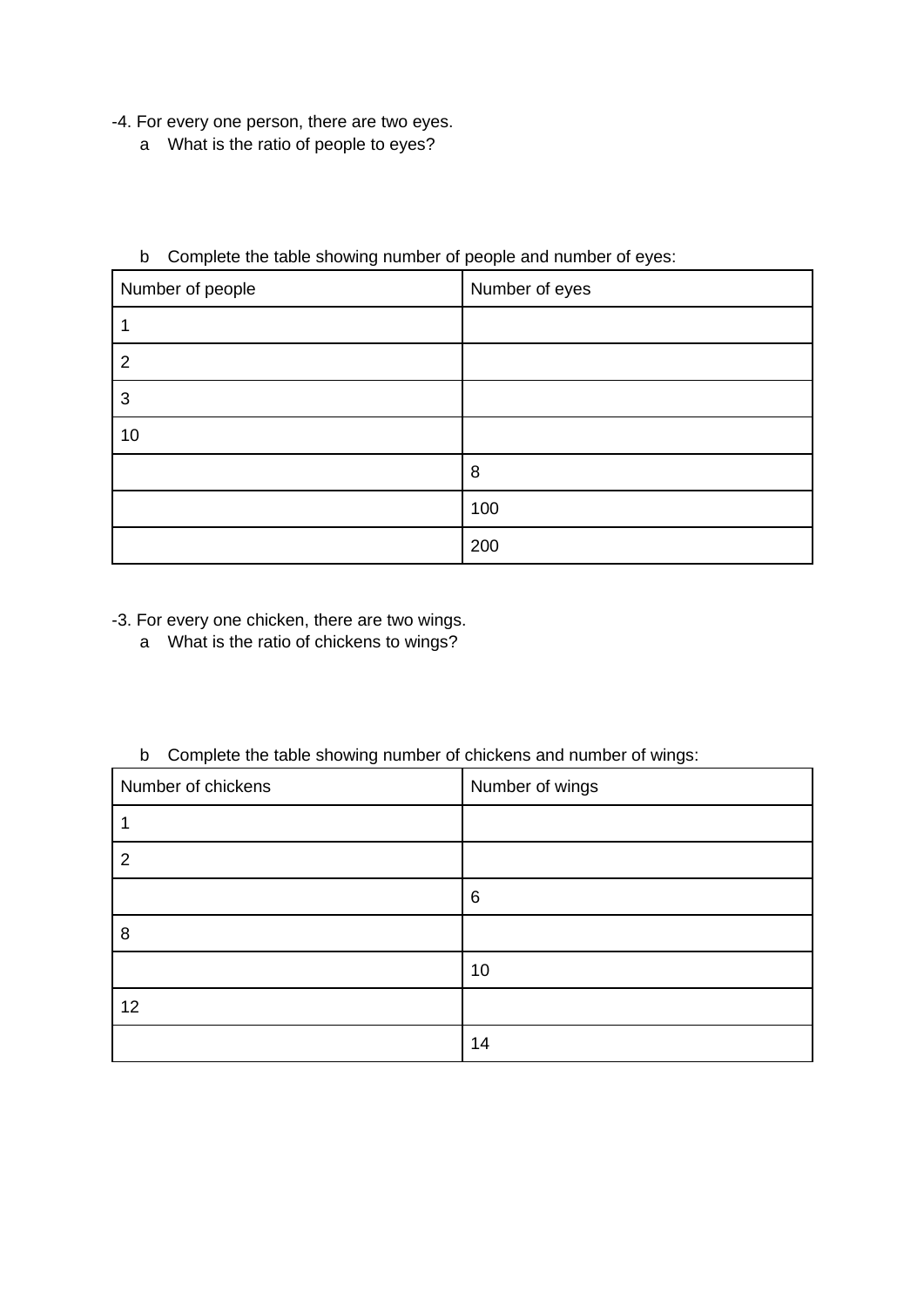-2.9 Aunt Agatha is mixing a bucket of lime cordial. For every one part of cordial, ten parts of water must be used.

- a What is the ratio of cordial to water?
- b What is the ratio of water to cordial?

#### c Complete the table showing amount of cordial and amount of water

| Amount of cordial (ml) | Amount of water (ml) |
|------------------------|----------------------|
|                        | 10                   |
| $\overline{2}$         |                      |
|                        | 30                   |
| 10                     |                      |
| 20                     |                      |
| 50                     |                      |
|                        | 1000                 |

-2.8 Aunt Agatha wants to share some muffins between her two nephews. She wants the first nephew to receive twice as many muffins as the second nephew.

a In what ratio must aunt Agatha share the muffins?

#### b Complete the table showing how many muffins each nephew should receive:

| Total number of muffins | Muffins for nephew 1 | Muffins for nephew 2 |
|-------------------------|----------------------|----------------------|
| 3                       |                      |                      |
| 6                       |                      |                      |
| 9                       |                      |                      |
|                         | 4                    |                      |
|                         |                      | 10                   |
| 18                      |                      |                      |
| 21                      |                      |                      |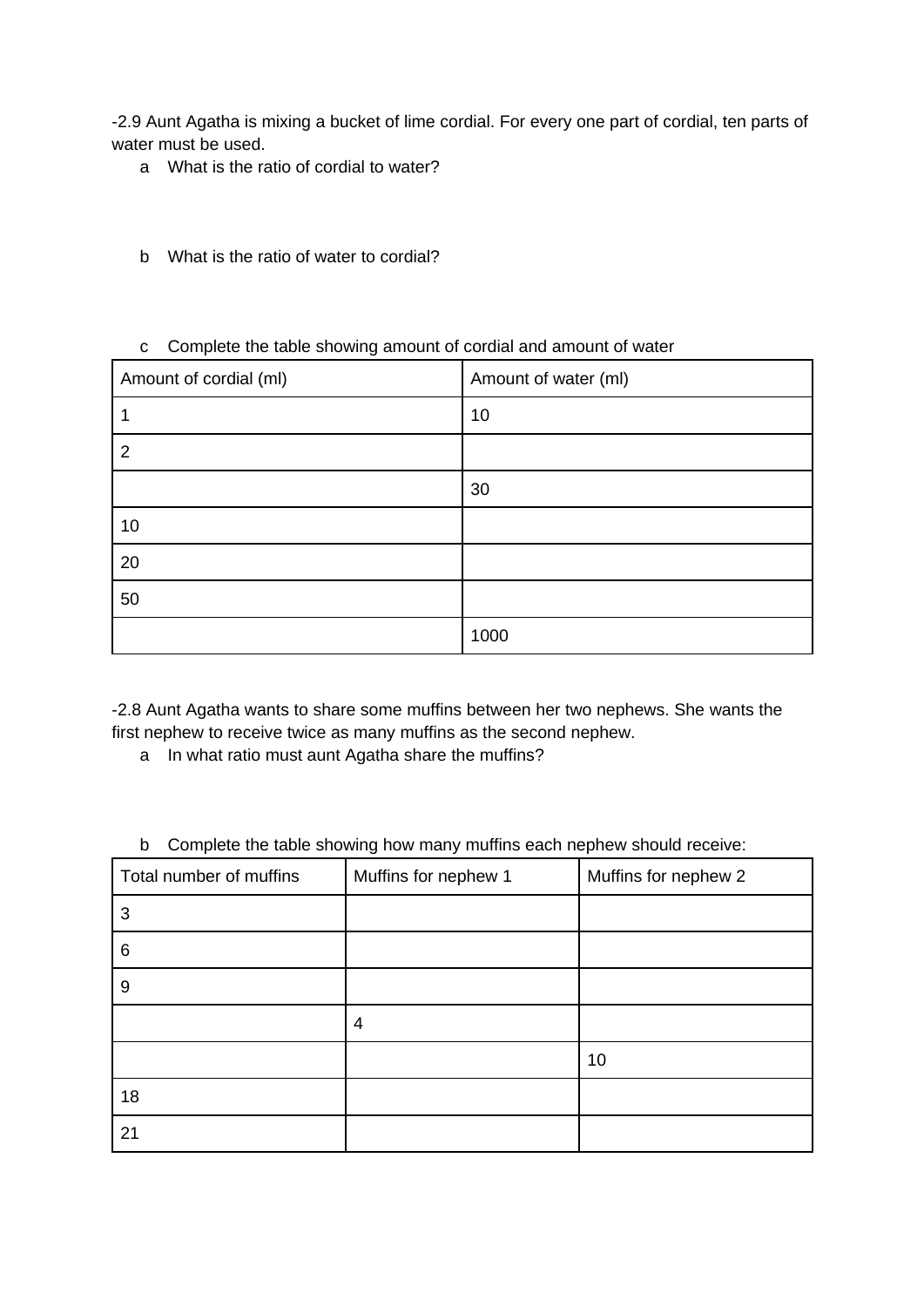| -2. Share each number in the given ratio: |                         |         |         |  |
|-------------------------------------------|-------------------------|---------|---------|--|
|                                           | $2,1:1$ $4,1:1$ $6,1:1$ |         | 8, 1:1  |  |
| 3, 1:2                                    | 6, 1:2                  | 9, 1: 2 | 12, 1:2 |  |
| 4, 1:3                                    | 8, 1:3                  | 12, 1:3 | 16, 1:3 |  |
| 3,2:1                                     | 6, 2:1                  | 9,2:1   | 12, 2:1 |  |
| 4, 3:1                                    | 8, 3:1                  | 12, 3:1 | 16, 3:1 |  |
| 5,2:3                                     | 10, 2:3                 | 15, 2:3 | 20, 2:3 |  |
| 7, 5:2                                    | 14,5:2                  | 21, 5:2 | 28, 1:2 |  |
| 8, 1:3                                    | 16,1:3                  | 24, 1:3 | 32, 1:3 |  |
| 9,2:1                                     | 18, 2:1                 | 27, 2:1 | 36, 2:1 |  |
|                                           |                         |         |         |  |

*,* 3 :4 14 *,* 3 :4 21 *,* 3: 4 28 *,* 3 :4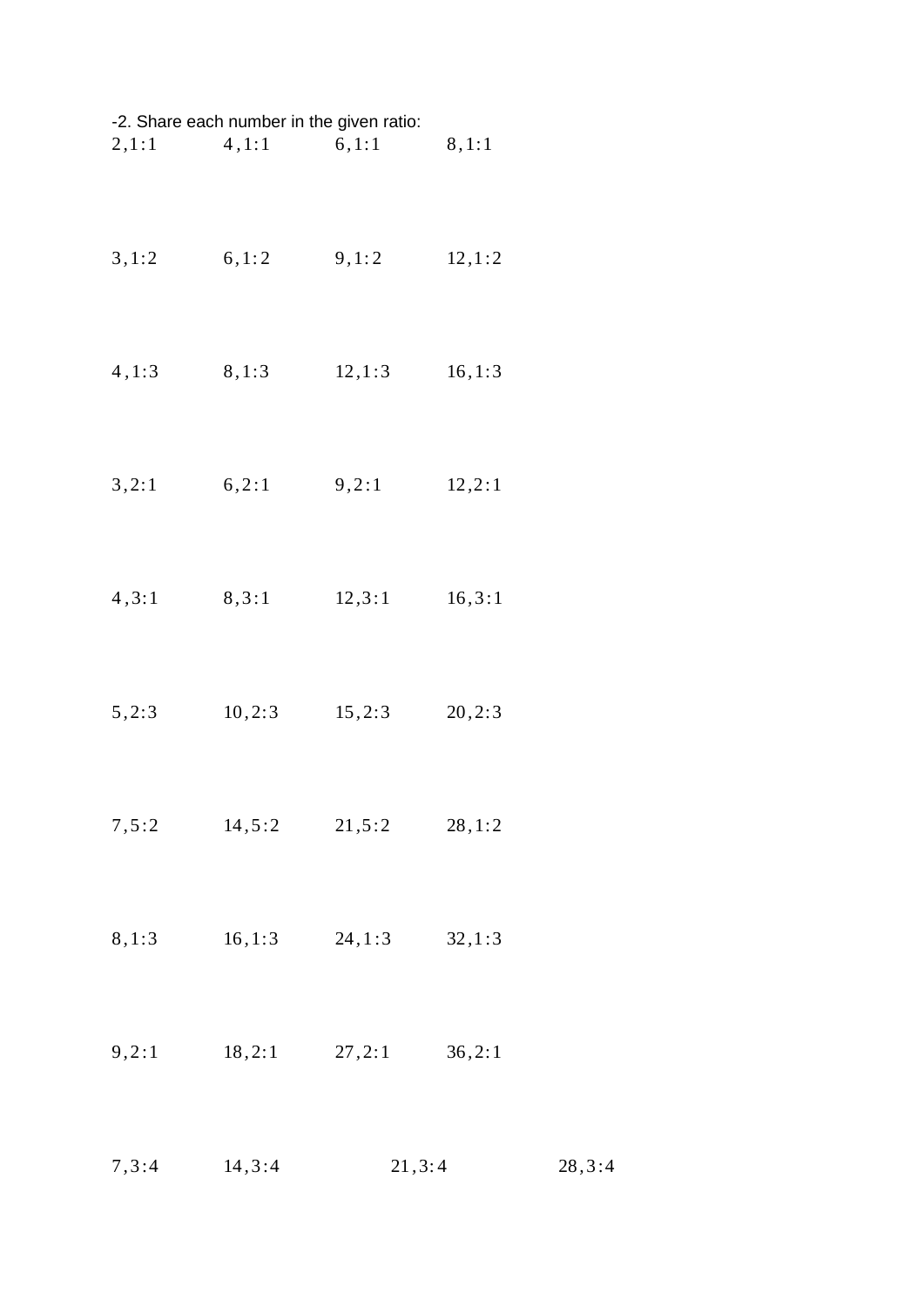| -1. Simplify the ratios<br>2:2 | 3:3    | 4:4    | 5:5    |
|--------------------------------|--------|--------|--------|
| 4:2                            | 6:2    | 8:2    | 10:2   |
| 2:4                            | 2:6    | 2:8    | 2:10   |
| 6:3                            | 9:3    | 12:3   | 15:3   |
| 6:6                            | 12:6   | 18:6   | 24:6   |
| 3:6                            | 9:6    | 15:6   | 21:6   |
| 2:6                            | 8:6    | 14:6   | 20:6   |
| 6:4                            | 10:4   | 10:6   | 10:8   |
| 9:6                            | 15:6   | 15:9   | 15:12  |
| 60:60                          | 120:60 | 180:60 | 240:60 |
| 30:60                          | 90:60  | 150:60 | 210:60 |
| 20:60                          | 80:60  | 140:60 | 200:60 |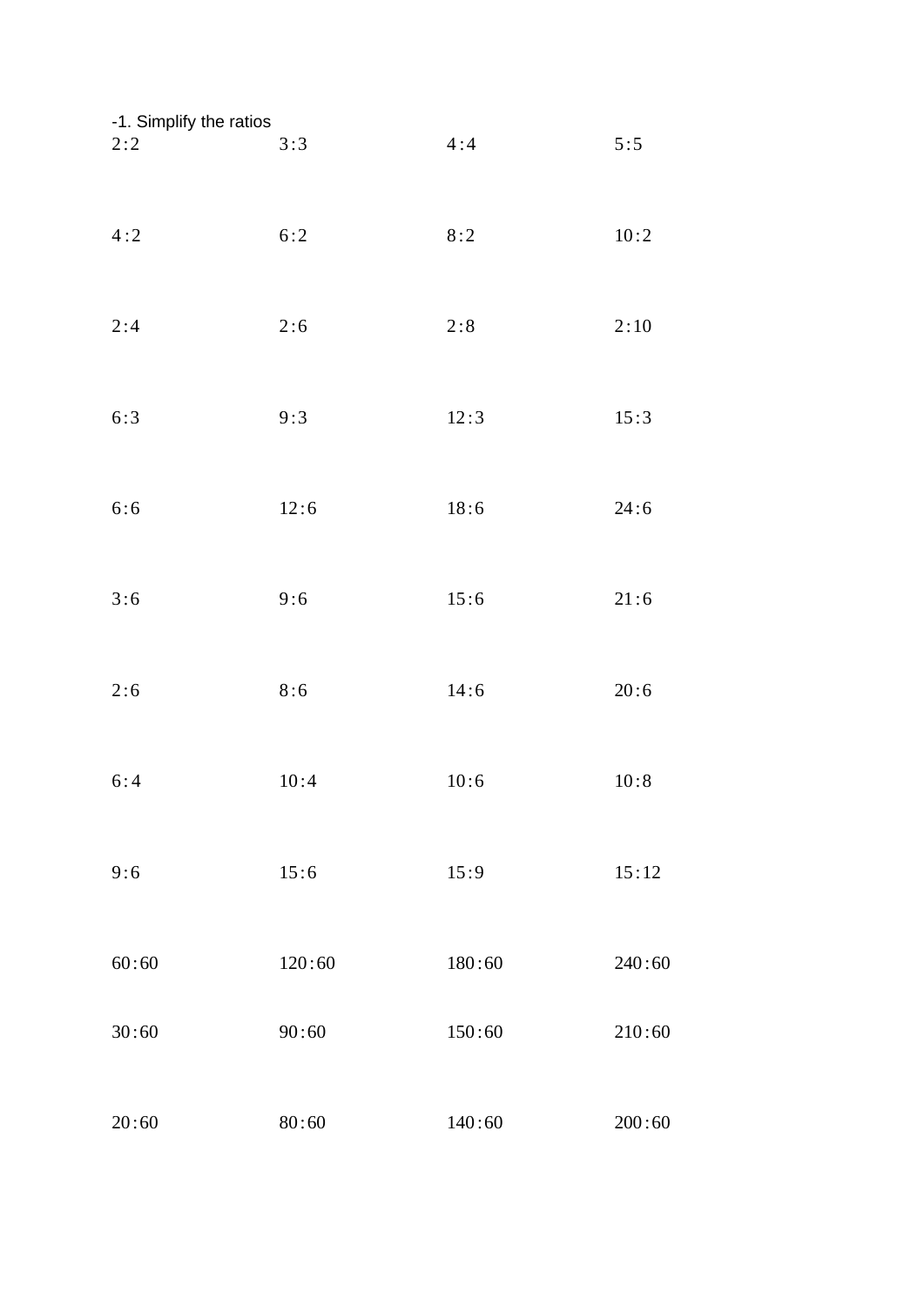Complete the table showing the ratio of red counters to blue counters in a magician's bag--the first row has been completed for you!



| <b>Red Counters</b>     | Blue counters           | Ratio in simplest form |
|-------------------------|-------------------------|------------------------|
| $\mathbf 1$             | $\mathbf 1$             | 1:1                    |
| $\mathbf 1$             | $\overline{2}$          |                        |
| $\mathbf 1$             | 3                       |                        |
| $\mathbf 1$             | $\pmb{4}$               |                        |
| $\overline{c}$          | $\mathbf 1$             |                        |
| $\mathbf{2}$            | $\overline{c}$          |                        |
| $\overline{c}$          | 3                       |                        |
| $\mathbf{2}$            | $\pmb{4}$               |                        |
|                         | $\mathbf 1$             | 3:1                    |
|                         | $\overline{c}$          | 3:2                    |
|                         | 3                       | 1:1                    |
|                         | $\overline{\mathbf{4}}$ | 3:4                    |
| $\overline{4}$          |                         | 4:1                    |
| $\overline{\mathbf{4}}$ |                         | 2:1                    |
| $\pmb{4}$               |                         | 4:3                    |
| $\pmb{4}$               |                         | 1:1                    |
|                         | $\,6\,$                 | 6:1                    |
| $\mathbf 1$             |                         | 1:6                    |
|                         | $\,6$                   | $1:6$                  |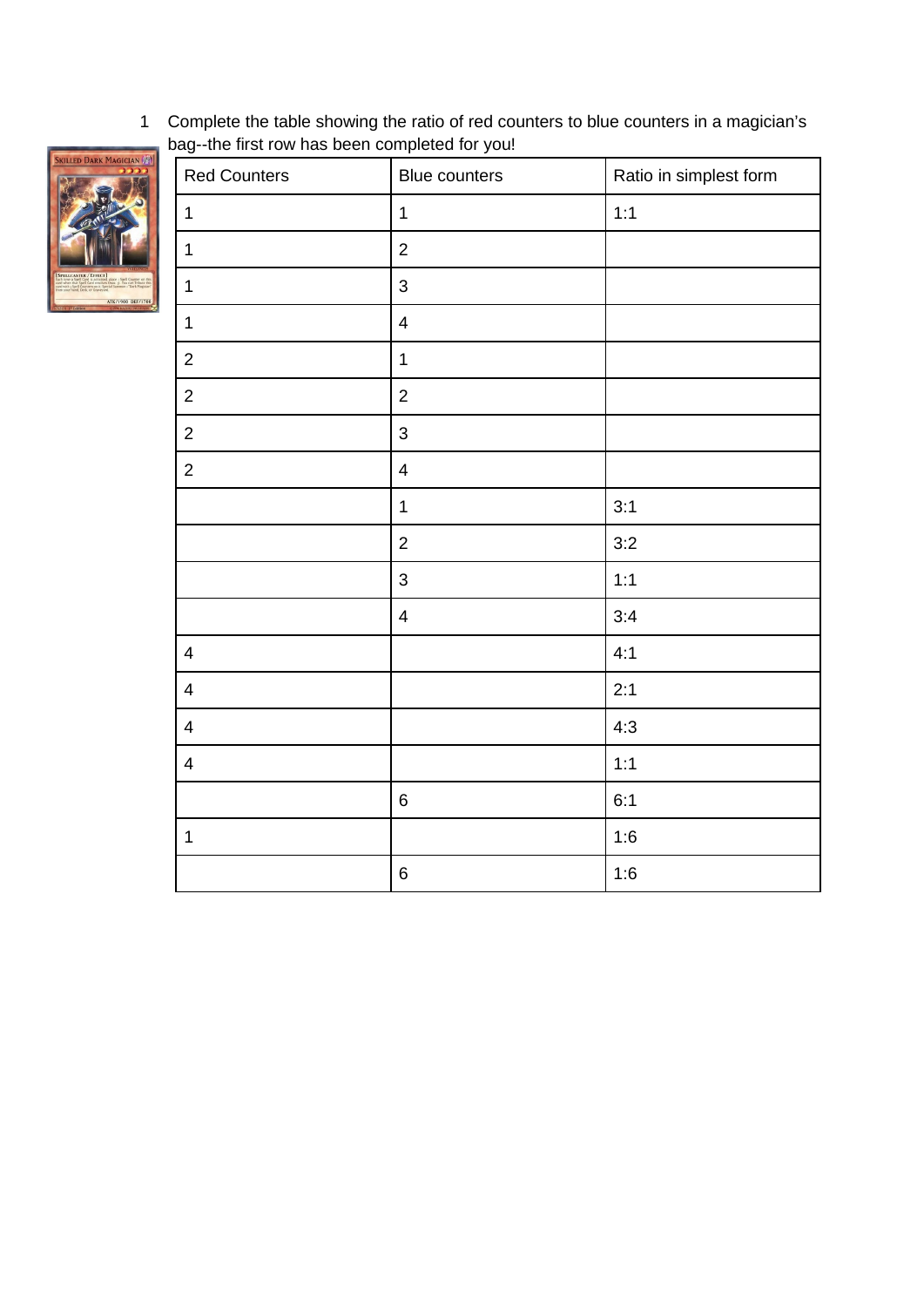2 Complete the table showing the ratio of prize bulls to farmers at some popular farming events. Note that the first row has been completed for you!



| Event                                | Prize bulls | Farmers | Ratio in simplest form |
|--------------------------------------|-------------|---------|------------------------|
| <b>Border Union</b><br>Show          | 100         | 100     | 1:1                    |
| Royal Lancashire<br>Show             | 100         | 200     |                        |
| Royal Cheshire<br><b>County Show</b> | 100         | 300     |                        |
| Southern<br><b>Agricultural Show</b> | 100         | 400     |                        |
| Cockermouth<br>Show                  |             | 100     | 2:1                    |
| <b>Carnwath Show</b>                 |             | 200     | 1:1                    |
| <b>Turriff Show</b>                  |             | 300     | 1:3                    |
| <b>Tockwith Show</b>                 |             | 400     | 3:4                    |
| Herefordshire<br><b>Country Fair</b> | 200         |         | 2:3                    |
| Cheshire Game &<br>Angling Fair      | 400         |         | 2:3                    |
| Fermanagh County<br>Show             |             | 300     | 1:1                    |
| North Devon Show                     |             | 400     | 3:2                    |
| <b>Cartmel Show</b>                  | 4000        |         | 8:5                    |
| <b>Black Isle Show</b>               | 4000        |         | 2:1                    |
| <b>Burwarton Show</b>                | 4000        |         | 4:7                    |
| <b>Honiton Show</b>                  | 4000        |         | 10:1                   |
| <b>Dumfries Show</b>                 | 3000        | 1000    |                        |
| <b>Taunton Flower</b><br>Show        | 1000        | 200     |                        |
| <b>Hinderwell Show</b>               | 3333        | 6666    |                        |
|                                      |             |         |                        |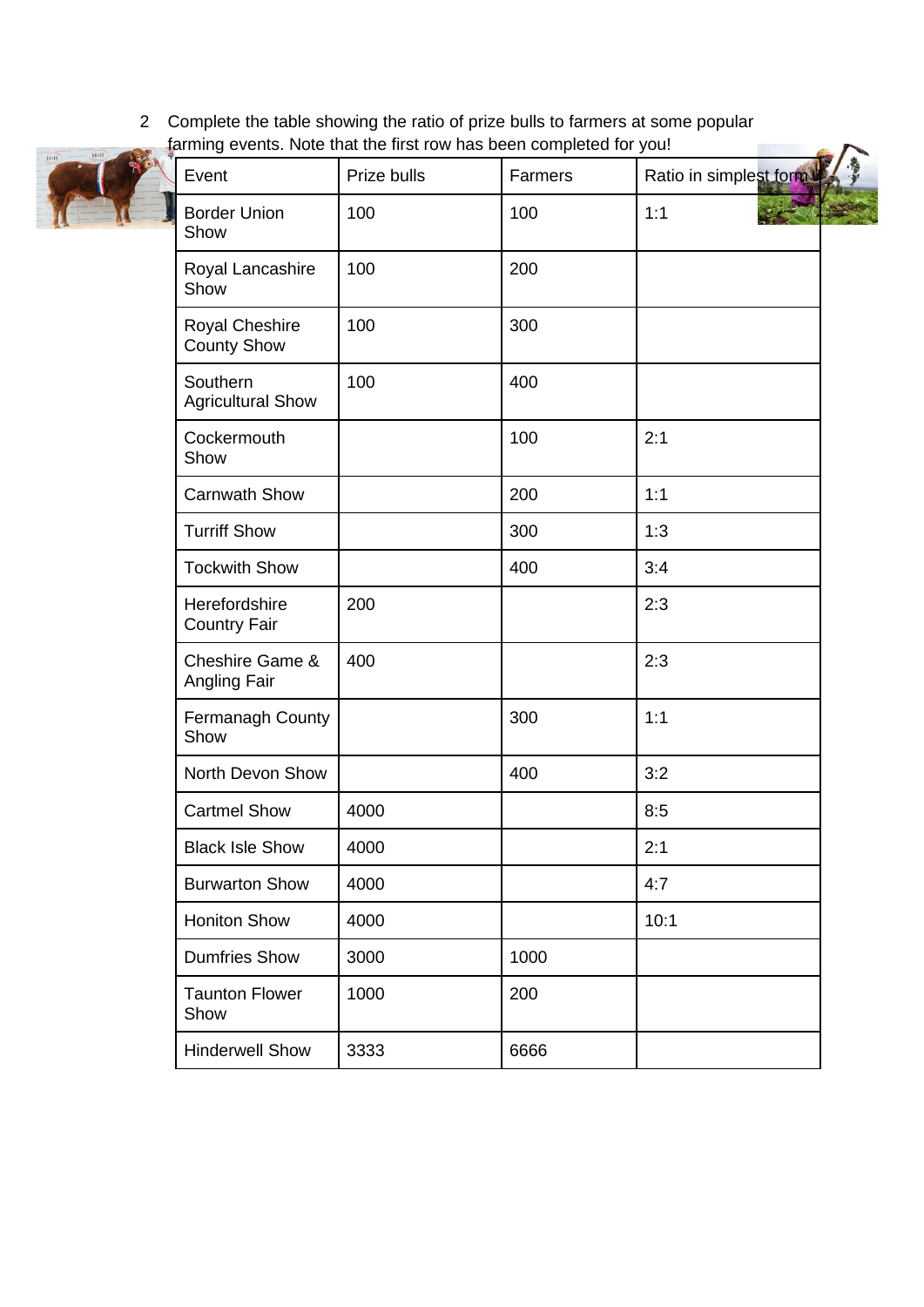Complete the table showing the ratio of red socks to blue socks to green socks in a clown's bedroom. The first row has already been completed!

| Red socks      | <b>Blue socks</b>        | Green socks    | Ratio in simplest<br>form |
|----------------|--------------------------|----------------|---------------------------|
| $\mathbf 1$    | $\mathbf 1$              | $\mathbf{1}$   | 1:1:1                     |
| $\mathbf 1$    | $\overline{2}$           | $\mathbf{1}$   |                           |
| $\mathbf 1$    | 3                        | $\mathbf{1}$   |                           |
| $\overline{2}$ | $\overline{\mathbf{4}}$  | $\overline{2}$ |                           |
| $\overline{c}$ | $\mathbf{1}$             |                | 2:1:1                     |
| $\overline{c}$ | $\overline{c}$           |                | 1:1:1                     |
| $\overline{c}$ | 3                        |                | 2:3:4                     |
| $\overline{2}$ | $\overline{\mathcal{A}}$ |                | 1:2:3                     |
|                | $\mathbf 1$              |                | 3:1:2                     |
|                | $\overline{2}$           |                | 3:2:1                     |
|                | 3                        |                | 1:1:1                     |
|                | $\overline{\mathbf{4}}$  |                | 3:4:1                     |
| $\overline{4}$ |                          |                | 4:1:1                     |
| $\overline{4}$ |                          |                | 2:1:1                     |
| $\overline{4}$ |                          |                | 4:3:1                     |
| $\overline{4}$ |                          |                | 1:1:1                     |
|                | $\,6\,$                  |                | 6:1:1                     |
| $\mathbf 1$    |                          |                | 1:6:1                     |
|                | $\,6$                    |                | 1:6:1                     |

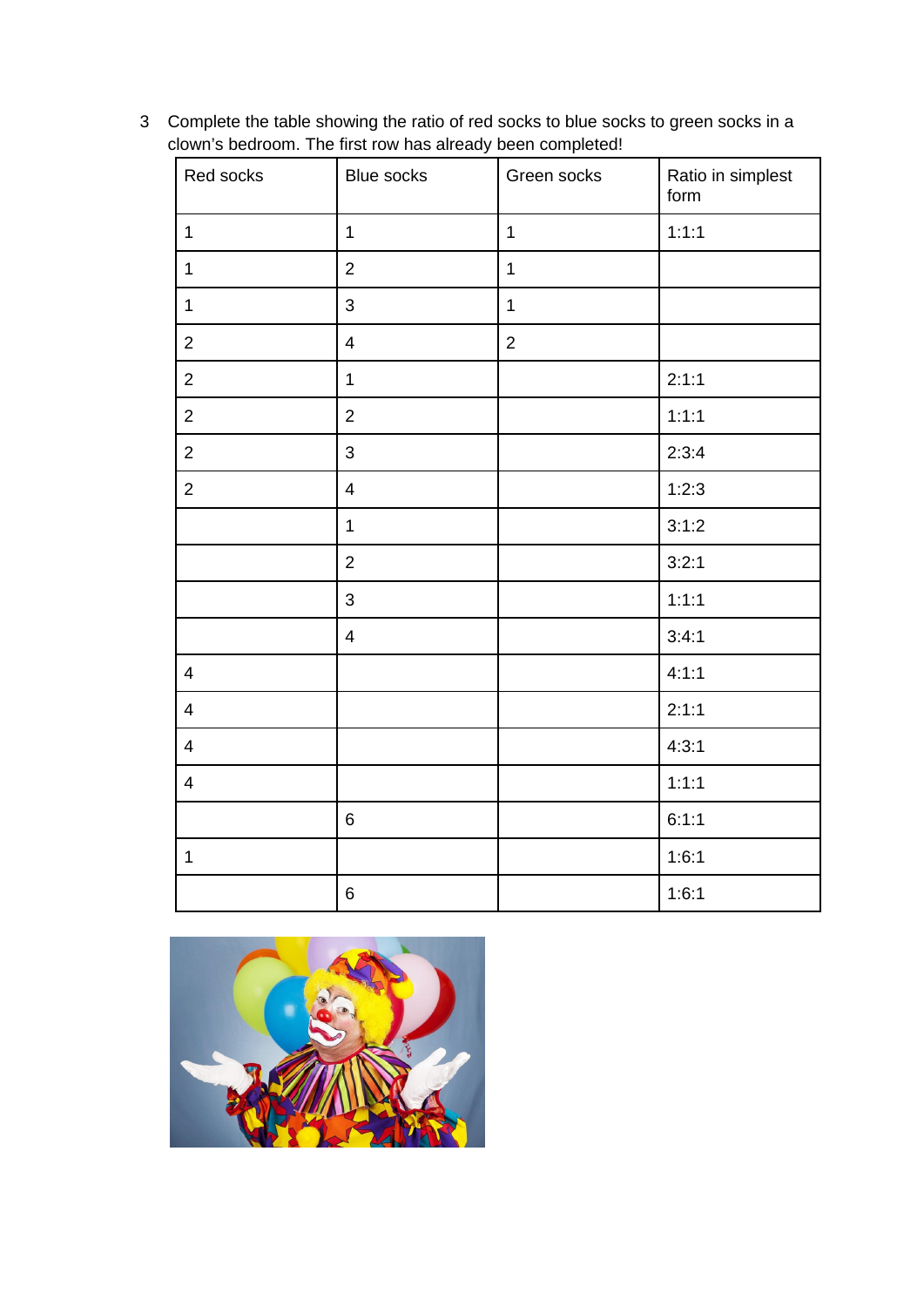Complete the table with ratios in their simplest form. The table shows ratios of the numbers of cakes of each flavour entered at a recent baking competition. This problem may appear daunting so it must be approached with courage.

|                          | Carrot (C)   Banana (B)   Lemon | (L)            | C:B:L | C:B   | C:L   | B:L   |
|--------------------------|---------------------------------|----------------|-------|-------|-------|-------|
| $\mathbf 1$              | $\mathbf{1}$                    | $\mathbf 1$    | 1:1:1 | $1:1$ | $1:1$ | $1:1$ |
| $\mathbf 1$              | $\overline{2}$                  | $\overline{2}$ |       | 1:2   | 1:2   | 1:1   |
| $\mathbf 1$              | 3                               | $\mathbf 1$    |       |       |       |       |
| $\overline{c}$           | $\overline{4}$                  | $\overline{2}$ |       |       |       |       |
| $\overline{2}$           | $\mathbf 1$                     |                | 2:1:1 |       |       |       |
| $\overline{2}$           | $\overline{2}$                  |                | 1:1:1 |       |       |       |
| $\overline{2}$           | 3                               |                |       |       |       | 3:4   |
| $\overline{c}$           | $\overline{\mathcal{A}}$        |                | 1:2:3 |       |       |       |
|                          | $\overline{2}$                  |                | 1:1:2 |       |       |       |
|                          | $\overline{c}$                  |                |       | 3:2   |       | 1:1   |
|                          | 3                               |                |       | 2:3   | $1:1$ |       |
|                          | $\overline{4}$                  |                |       |       | $1:1$ | 4:3   |
| $\overline{4}$           |                                 |                |       | 4:1   | 2:1   |       |
| $\overline{4}$           |                                 |                | 2:1:1 |       |       |       |
| $\overline{\mathcal{A}}$ |                                 |                |       |       | 1:1   | $1:1$ |
| $\overline{4}$           |                                 |                |       | 2:3   |       | 2:11  |
|                          | $\,6\,$                         |                |       | 5:3   | 10:1  |       |
| $\mathbf 1$              |                                 |                |       |       | 1:100 | 17:25 |
|                          | $\,6\,$                         |                |       | 6:1   | 1:6   |       |

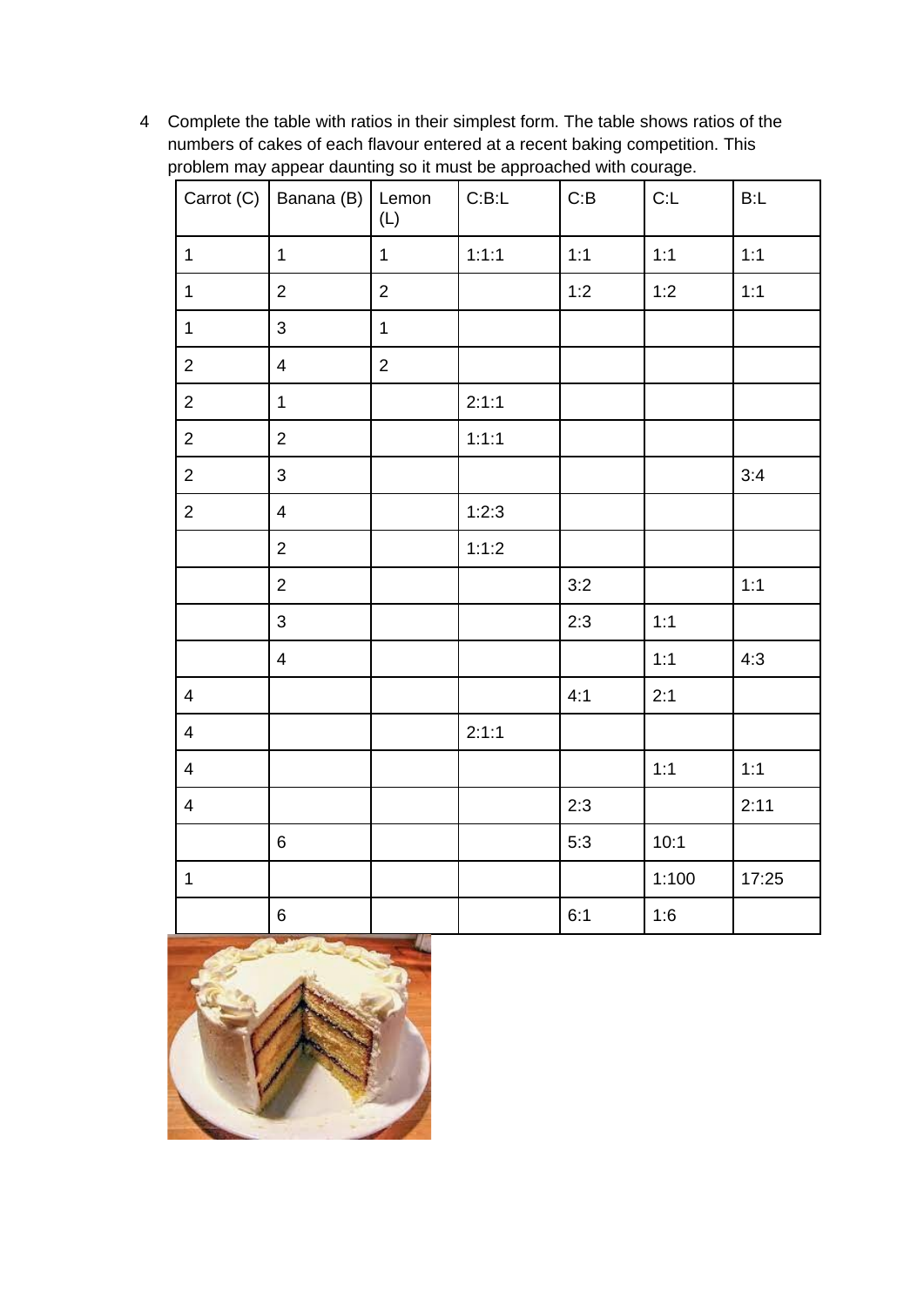4.01. On a farm, for every cow there are 2 pigs. Work out the number of pigs corresponding to each number of cows:

| 1 cow | 2 cows | 3 cows | 4 cows |
|-------|--------|--------|--------|
|       |        |        |        |

10 cows 100 cows 1000 cows 10,000 cows

| 4.02. Cows and pigs are the only animals on the farm. Complete the table: |                |                         |  |
|---------------------------------------------------------------------------|----------------|-------------------------|--|
| I Number of cows                                                          | Number of pigs | Total number of animals |  |
|                                                                           |                |                         |  |

| $\mathbf 1$    | $\overline{c}$ | $\mathsf{3}$     |
|----------------|----------------|------------------|
| $\overline{c}$ | $\overline{4}$ |                  |
| $\mathsf{3}$   |                | $\boldsymbol{9}$ |
| $\overline{4}$ |                |                  |
| 5              |                |                  |
|                | 12             | $18\,$           |
|                | 14             |                  |
|                | 16             |                  |
|                | $18\,$         |                  |
| 20             |                |                  |
|                | 44             |                  |
|                |                | $\mathsf{3}$     |
|                |                | $\,6\,$          |
|                |                | $\boldsymbol{9}$ |
|                |                | 12               |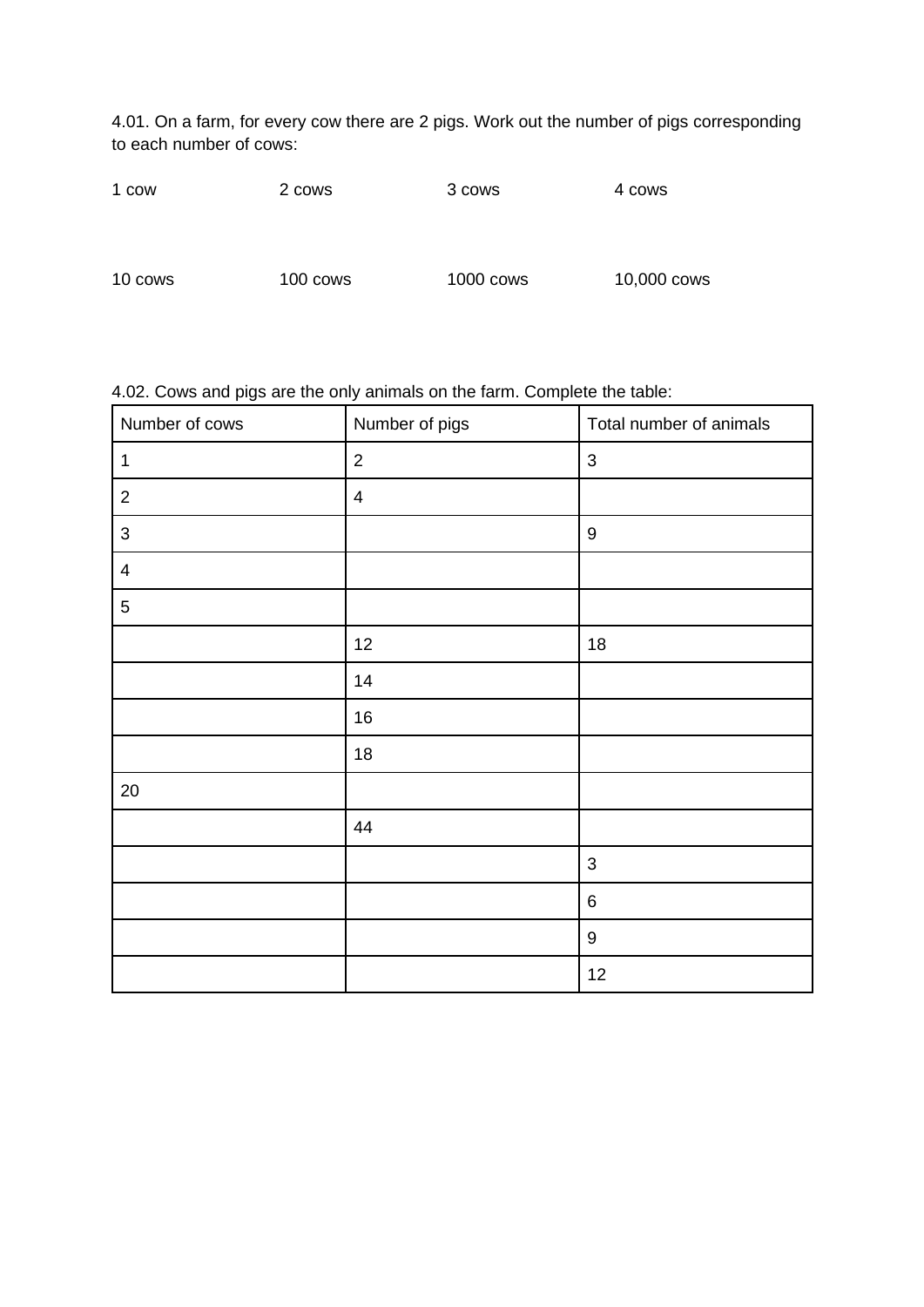4.1 Another farm has chickens and sheep in the ratio 1:3. This means that for every chicken, there are 3 sheep. Work out the number of sheep corresponding to each number of chickens:

| 1 chicken   | 2 chickens   | 3 chickens    | 4 chickens      |
|-------------|--------------|---------------|-----------------|
|             |              |               |                 |
|             |              |               |                 |
| 10 chickens | 100 chickens | 1000 chickens | 10,000 chickens |

## 4.2. Sheep and chickens are the only animals on the farm. Complete the table:

| Number of chickens | Number of sheep | Total number of animals |
|--------------------|-----------------|-------------------------|
| $\mathbf{1}$       | $\mathsf 3$     | 4                       |
| $\mathbf{2}$       | 6               |                         |
| $\mathsf{3}$       |                 | 12                      |
| 4                  |                 |                         |
| 5                  |                 |                         |
|                    | 12              | $16\,$                  |
|                    | 15              |                         |
|                    | 21              |                         |
|                    | 18              |                         |
| 20                 |                 |                         |
|                    | 45              |                         |
|                    |                 | 4                       |
|                    |                 | 8                       |
|                    |                 | 20                      |
|                    |                 | 12                      |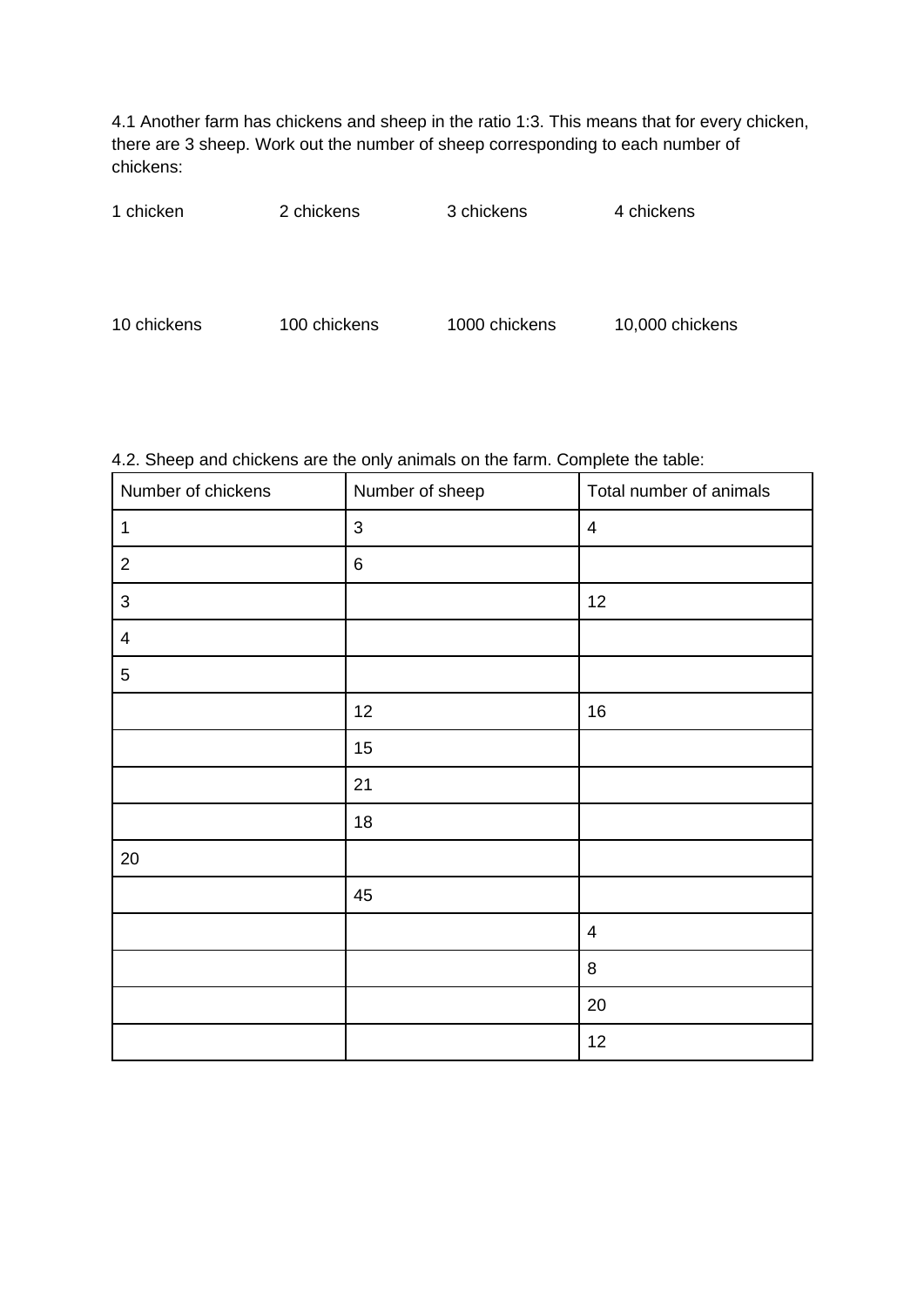4.3 Another farm has antelope and hyenas in the ratio 2:3. Work out the number of hyenas corresponding to each number of antelope:

| 2 antelope  | 4 antelope   | 6 antelope    | 8 antelope      |
|-------------|--------------|---------------|-----------------|
|             |              |               |                 |
| 10 antelope | 100 antelope | 1000 antelope | 10,000 antelope |

| Number of antelope | Number of hyenas | Total number of animals |
|--------------------|------------------|-------------------------|
| $\overline{c}$     | 3                | $5\phantom{.}$          |
| $\overline{4}$     | 6                |                         |
| $\,6\,$            |                  |                         |
| 8                  |                  |                         |
| 10                 |                  |                         |
|                    | 12               | 20                      |
|                    | 15               |                         |
|                    | 21               |                         |
|                    | 18               |                         |
| 20                 |                  |                         |
|                    | 45               |                         |
|                    |                  | 5                       |
|                    |                  | $10\,$                  |
|                    |                  | $20\,$                  |
|                    |                  | $30\,$                  |

# 4.4. Antelope and hyenas are the only animals on the farm. Complete the table: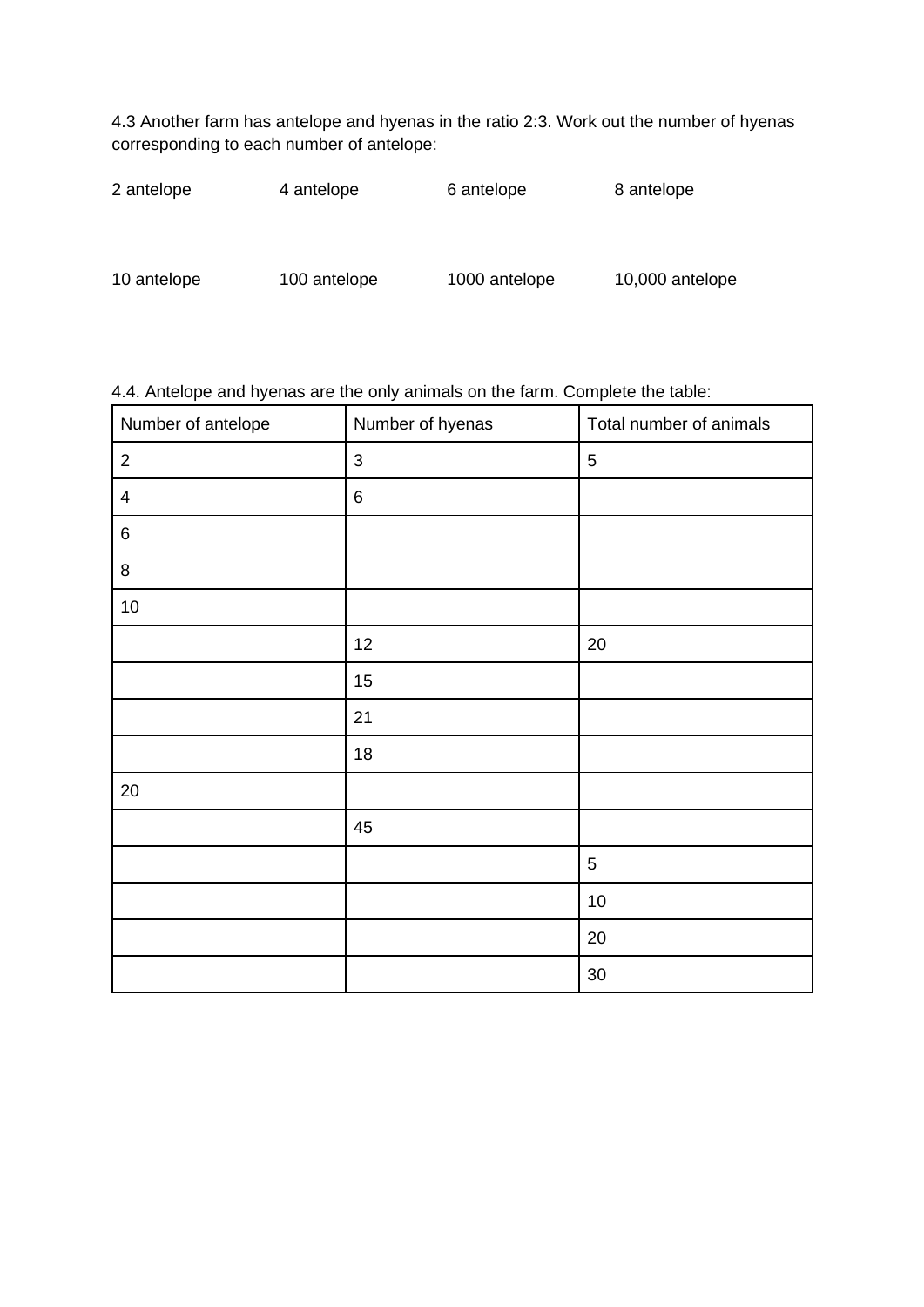4.5 Complete the table showing how to share treats between a cat and a dog. The first row has already been completed!

| Total number of<br>treats | Ratio | Number of treats<br>received by cat | Number of treats<br>received by dog |
|---------------------------|-------|-------------------------------------|-------------------------------------|
| $\overline{2}$            | 1:1   | $\mathbf 1$                         | $\mathbf 1$                         |
| 3                         | 2:1   |                                     |                                     |
| 3                         | 1:2   |                                     |                                     |
| $\overline{4}$            | 1:1   |                                     |                                     |
| $\overline{4}$            | 1:3   |                                     |                                     |
| $\overline{\mathbf{4}}$   | 3:1   |                                     |                                     |
| 5                         |       | 3                                   | $\overline{2}$                      |
|                           |       | $\overline{2}$                      | 3                                   |
| 5                         |       | $\mathbf 1$                         |                                     |
| 5                         |       | $\overline{4}$                      |                                     |
| $\,6\,$                   | 1:1   |                                     |                                     |
| $\overline{7}$            | 4:3   |                                     |                                     |
| $\overline{7}$            | 5:2   |                                     |                                     |
| 8                         | 7:1   |                                     |                                     |
| 8                         | 5:3   |                                     |                                     |
| 8                         | 3:1   |                                     |                                     |
| 8                         | 1:3   |                                     |                                     |
| 8                         | 1:1   |                                     |                                     |
| 12                        | 1:2   |                                     |                                     |

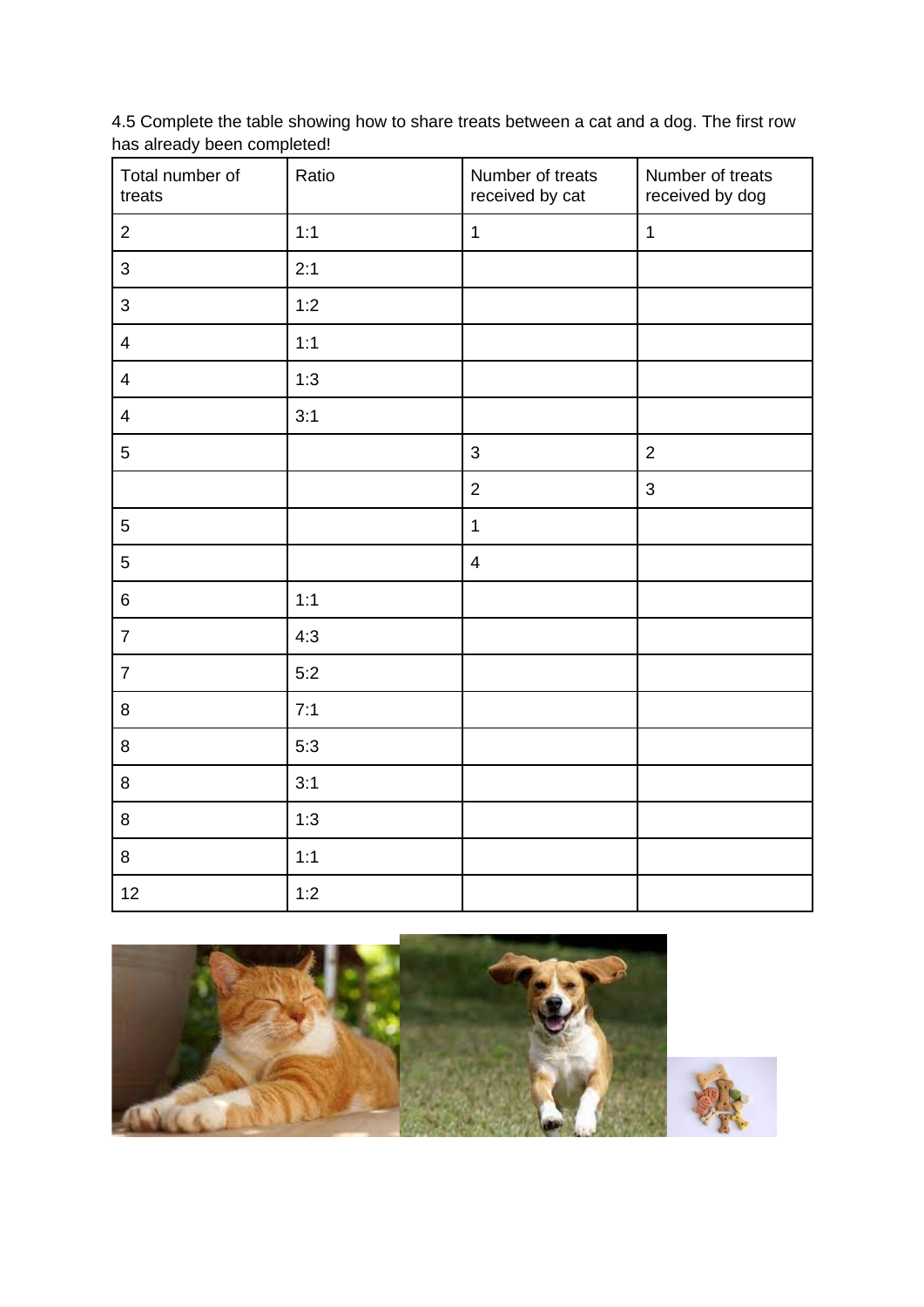Profit (\$) Ratio manager: employee Payout received by manager (\$) Payout received by employee (\$) 20,000 1:1 1:1 10,000 10,000 30,000 2:1 30,000 1:2 40,000 1:1 40,000 1:3 40,000 3:1 50,000 30,000 20,000 20,000 30,000 50,000 | 10,000 50,000 40,000 60,000 1:1 110,000 10:1 120,000 5:1 300,000 1:2 500,000 3:2 1,000,000 3:2 1,100,000 10:1 1,200,000 5:1 10,100,000 100:1

4.55 Complete the table showing how to split profit between a manager and an employee: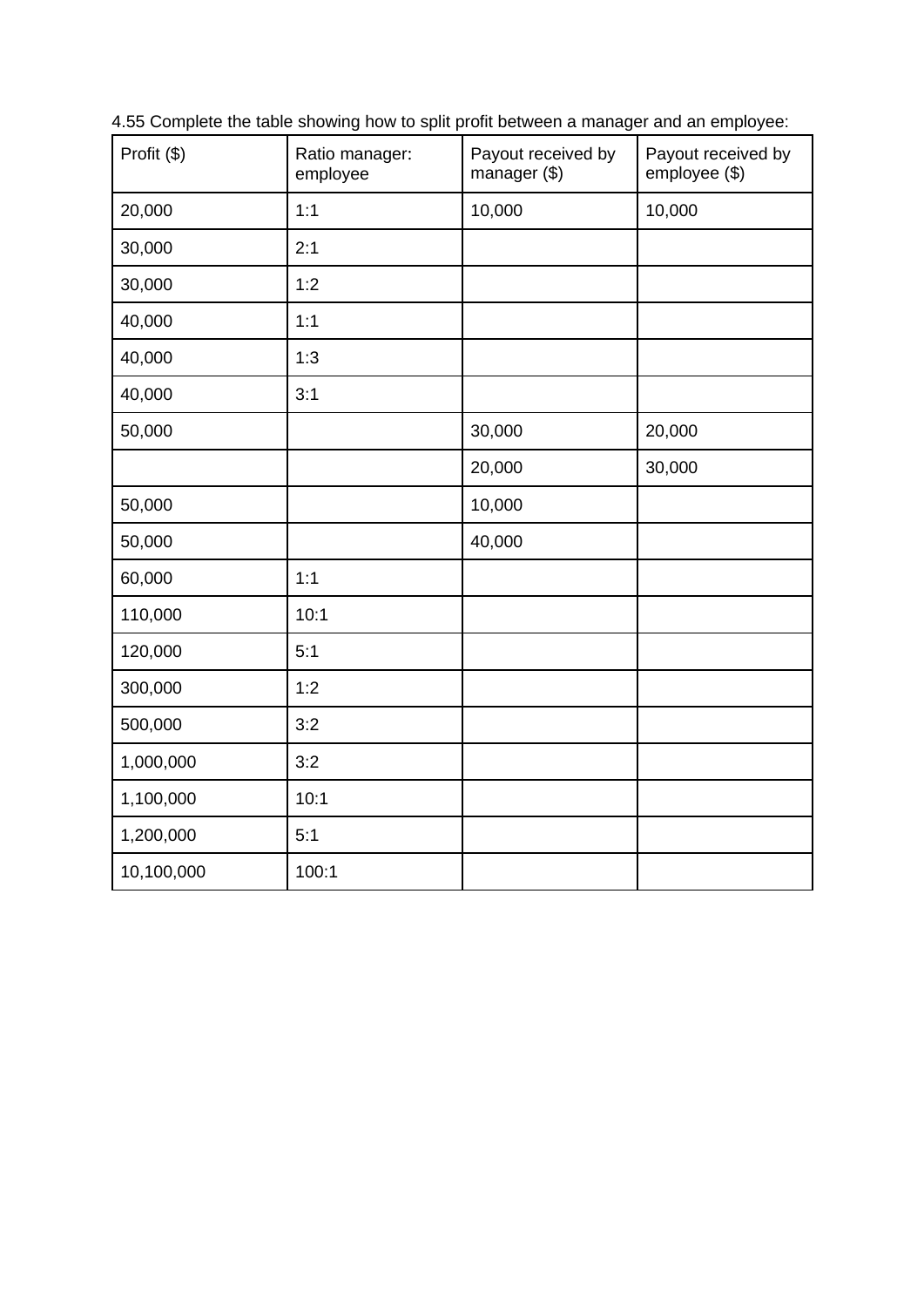| Total number of<br>counters | Ratio of red counters<br>to green counters | Number of red<br>counters | Number of green<br>counters |
|-----------------------------|--------------------------------------------|---------------------------|-----------------------------|
| 100                         | 1:1                                        | 50                        | 50                          |
| $\overline{2}$              | 1:1                                        |                           |                             |
| 3                           | 2:1                                        |                           |                             |
| 5                           | 2:3                                        |                           |                             |
| 10                          | 2:3                                        |                           |                             |
| 50                          | 2:3                                        |                           |                             |
| 100                         | 2:3                                        |                           |                             |
| 5                           | 1:4                                        |                           |                             |
| 10                          | 1:4                                        |                           |                             |
| 50                          | 1:4                                        |                           |                             |
| 100                         | 1:4                                        |                           |                             |
| $6\phantom{a}$              | 2:1                                        |                           |                             |
| 9                           | 2:1                                        |                           |                             |
| 12                          | 2:1                                        |                           |                             |
| 15                          | 2:1                                        |                           |                             |
| 18                          | 2:1                                        |                           |                             |
| 180                         | 2:1                                        |                           |                             |
| $\overline{7}$              | 3:4                                        |                           |                             |
| 14                          | 3:4                                        |                           |                             |

4.575. Complete the table showing the number of red and green counters in a bag: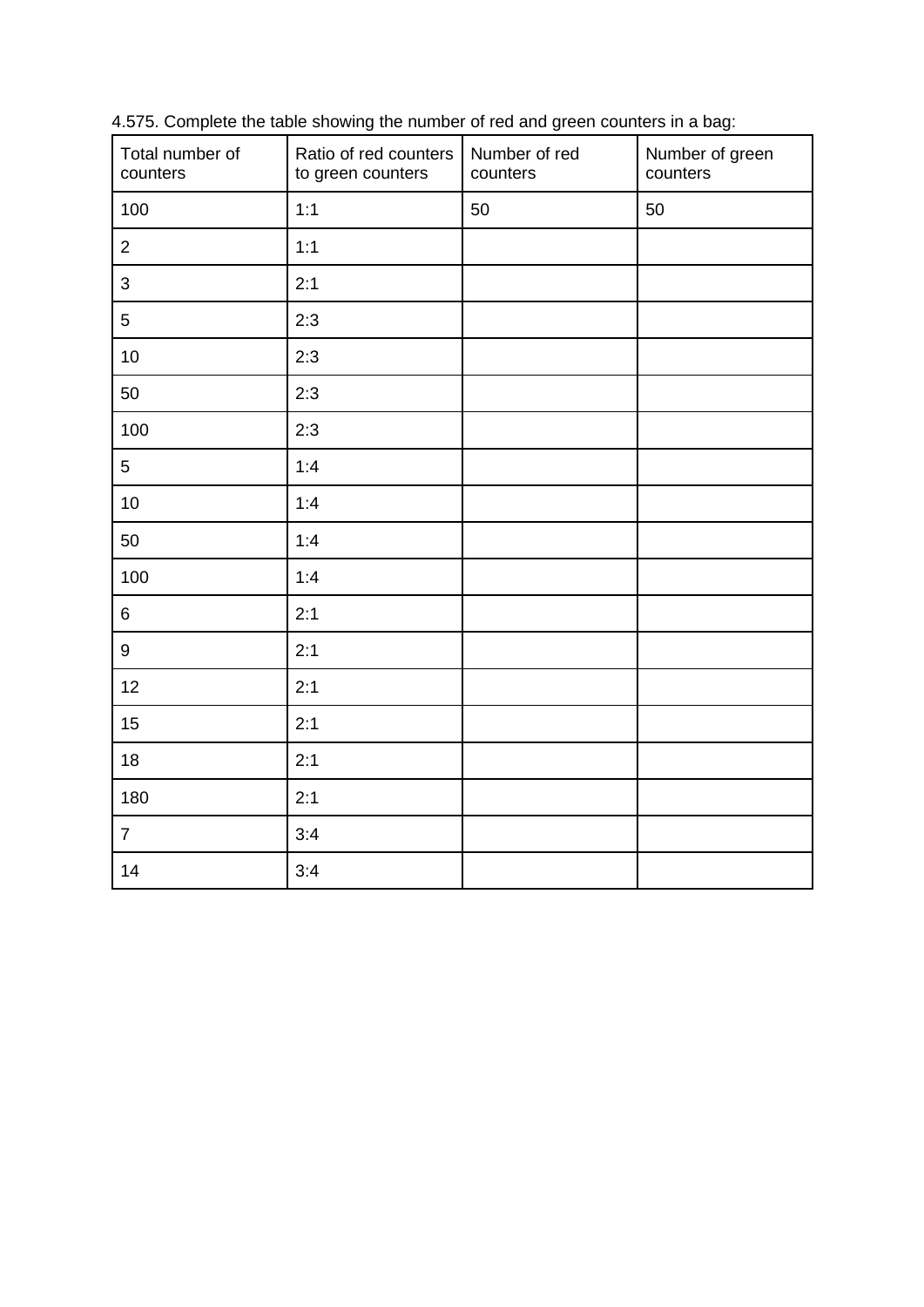| Total number of<br>counters | Ratio of blue<br>counters to yellow<br>counters | Number of blue<br>counters | Number of yellow<br>counters |
|-----------------------------|-------------------------------------------------|----------------------------|------------------------------|
| 10                          | 1:1                                             | 5                          | 5                            |
| 21                          | 3:4                                             |                            |                              |
| 28                          | 3:4                                             |                            |                              |
| 35                          | 3:4                                             |                            |                              |
| 8                           | 3:5                                             |                            |                              |
| 16                          | 3:5                                             |                            |                              |
| 24                          | 3:5                                             |                            |                              |
| 32                          | 3:5                                             |                            |                              |
| 9                           | 4:5                                             |                            |                              |
| 90                          | 4:5                                             |                            |                              |
| 900                         | 4:5                                             |                            |                              |
| 18                          | 4:5                                             |                            |                              |
| 27                          | 4:5                                             |                            |                              |
| 11                          | 6:5                                             |                            |                              |
| 22                          | 6:5                                             |                            |                              |
| 33                          | 6:5                                             |                            |                              |
| 55                          | 6:5                                             |                            |                              |
| $77\,$                      | 6:5                                             |                            |                              |
| 143                         | 6:5                                             |                            |                              |

4.5875. Complete the table showing the number of blue and yellow counters in a bag: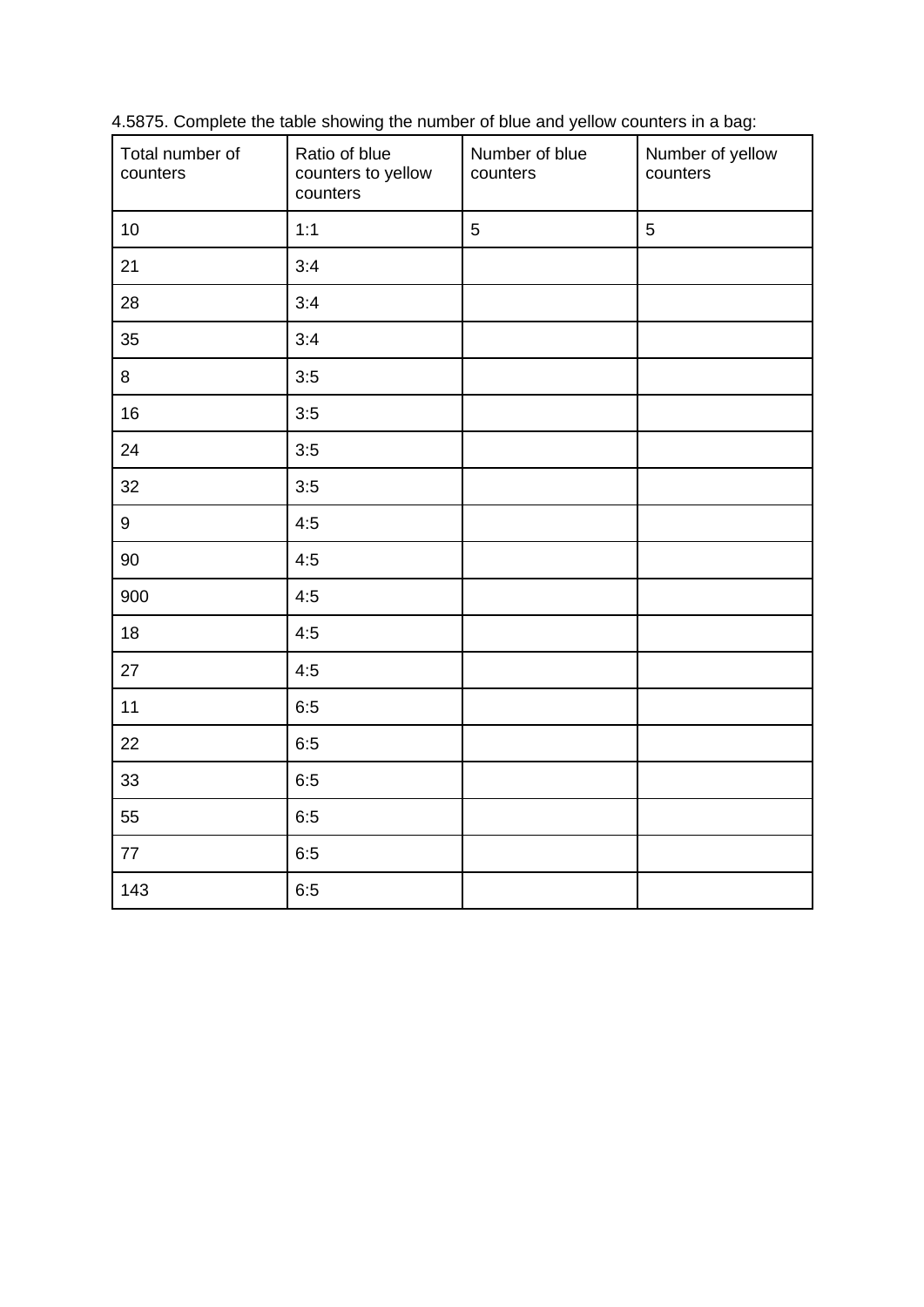4.6 A farmer has 300 bales of hay and 2 fields of sheep. The first field has twice as many sheep as the second field. How many bales should be delivered to each field?

4.65 A baker bakes 600 loaves of bread. They must be divided between 2 villages. The first village has twice as many inhabitants as the second. How many loaves should be delivered to each village?

4.675 A warehouse must divide 12 pallets into 2 equal piles. How many pallets should go on each pile?

4.7 A different warehouse must divide 12 different pallets into 2 piles, but at this warehouse the first pile must have twice as many pallets on it as the second pile. How many pallets must each pile have at this warehouse?

4.8 Yet another warehouse has yet another pallet-stacking policy. At this warehouse, 12 pallets must again be divided into 2 piles, but the first pile must have 3 times as many pallets on it as the second. How many pallets must go on each stack at this warehouse?

4.9 Ian decides that he is bored of stacking pallets by hand and decides to apply for a job as a forklift driver. On the training course he learns that he must load lorries with white and brown loaves in the ratio 2:1. One lorry can carry 30,000 loaves at a time. How many white loaves and how many brown loaves must Ian load onto each lorry?

4.95 While loading bread, Ian notices that all of it is going to only 2 customers: "Bread Products" and "Bread Solutions". He also notices that for every 2 lorries from Bread Products he loads 5 lorries from Bread Solutions. If Ian loads 70 lorries in a day, how many lorries does he load for each customer?

4.96 Bread Solutions goes out of business due to a high-profile corruption scandal and its lorries are split between two new companies, "Bread Basket" and "Bread Line", in the ratio 2:3. If Ian still loads 70 lorries in a day, how many must he load for each of these new customers?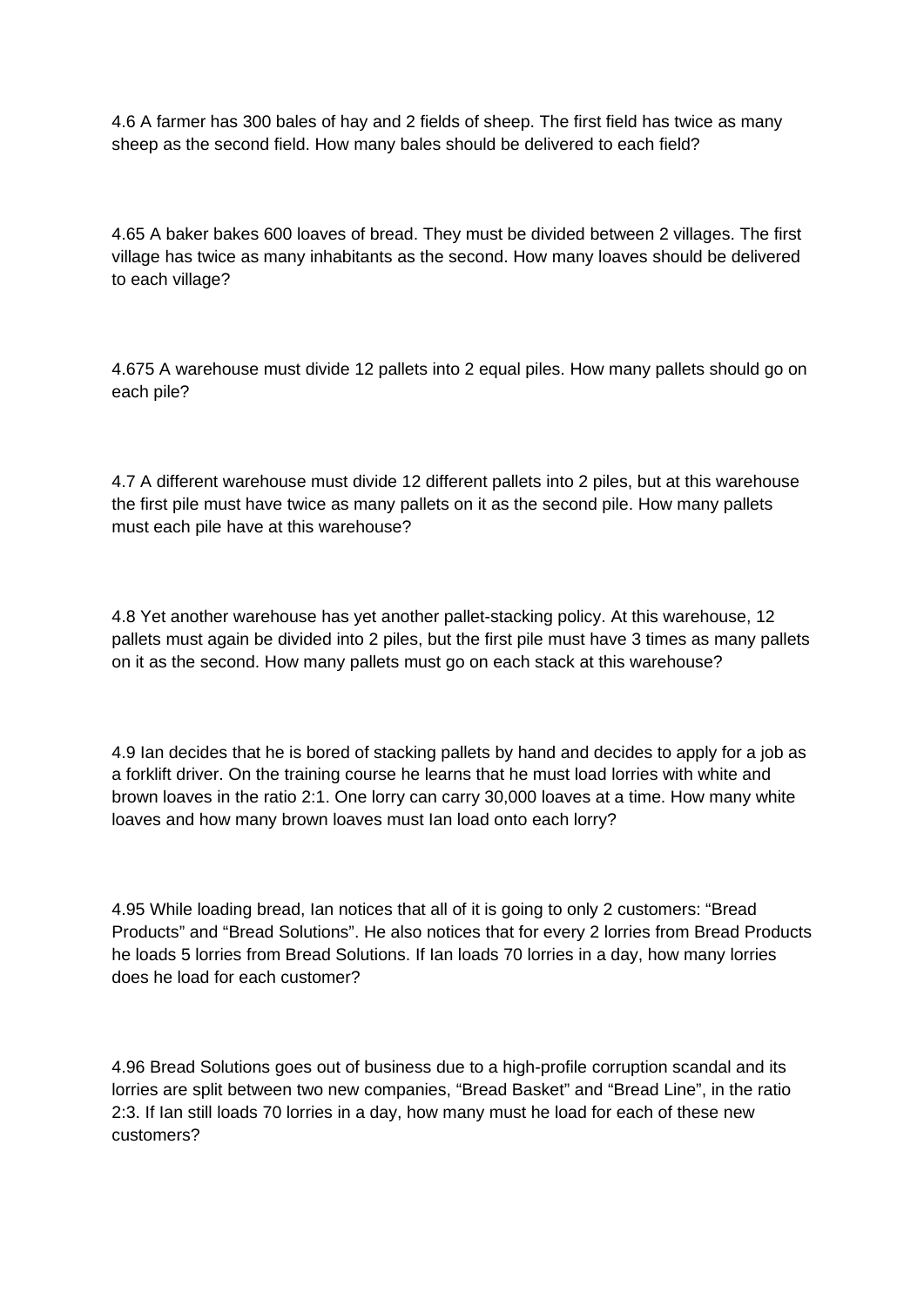| 5 Share each number in the given ratio: |            |            |
|-----------------------------------------|------------|------------|
| 12, 1:1:1                               | 15, 1:1:1  | 18, 1:1:1  |
| 12, 1:1:2                               | 16, 1:1:2  | 20, 1:1:2  |
| 15, 1:2:2                               | 20, 1:2:2  | 25, 1:2:2  |
| 12, 1:2:3                               | 18, 1:2:3  | 24, 1:2:3  |
| 14, 2:2:3                               | 21, 2:2:3  | 28, 2:2:3  |
| 120, 1:1:1                              | 150, 1:1:1 | 180, 1:1:1 |
| 120, 1:1:2                              | 160, 1:1:2 | 200, 1:1:2 |
| 150, 1:2:2                              | 200, 1:2:2 | 250, 1:2:2 |
| 120, 1:2:3                              | 180, 1:2:3 | 240, 1:2:3 |
| 140, 2: 2: 3                            | 210, 2:2:3 | 280, 2:2:3 |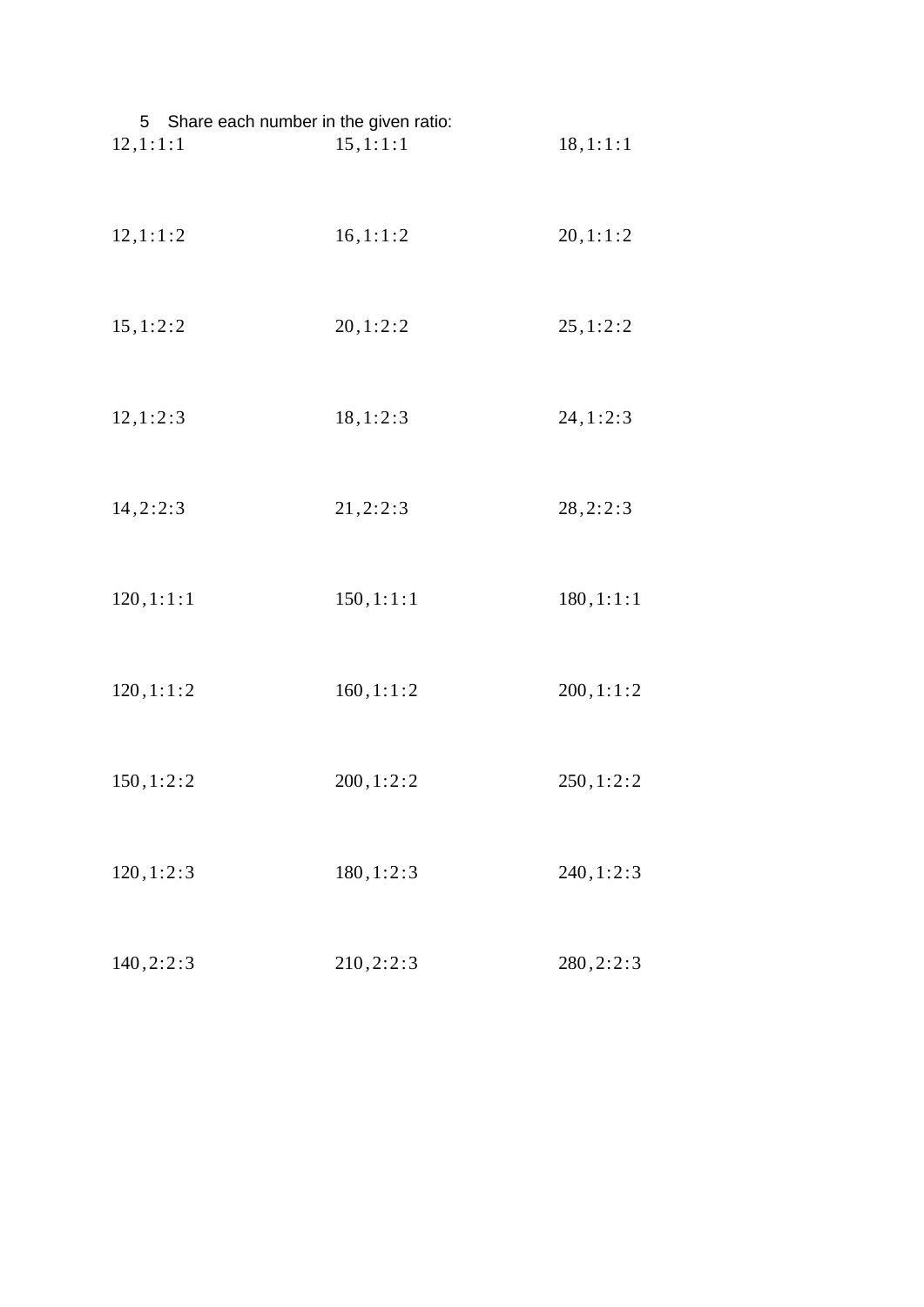6 A trio of bank robbers split their illicit gains in the ratio 3:2:1. Complete the table showing each robber's share:

| <b>Bank</b>     | Amount | Suspect A | Suspect B | Suspect C |
|-----------------|--------|-----------|-----------|-----------|
| <b>HSBC</b>     | £600   |           |           |           |
| <b>Barclays</b> | £1200  |           |           |           |
| Co-op Bank      | £60    |           |           |           |
| Post Office     | £24    |           |           |           |
| Halifax         | £450   |           |           |           |
| <b>TSB</b>      | £900   |           |           |           |
| Lloyds          | £300   |           |           |           |
| Santander       | £1800  |           |           |           |

- 7 After a police investigation, Suspects A, B and C are sentenced. The judge decides that a total of 18 years in prison must be divided between the suspects in proportion to each suspect's share of the loot. How long will each suspect spend in prison?
- 8 A monarch distributes pennies to 3 beggars in a different ratio every day of the week. The number of pennies distributed also changes each day. Complete the table showing the number of pennies received by each beggar:

| Day       | Total number<br>of pennies | Ratio  | Beggar 1 | Beggar 2 | Beggar 3 |
|-----------|----------------------------|--------|----------|----------|----------|
| Monday    | 13                         | 3:5:7  |          |          |          |
| Tuesday   | 240                        | 3:1:4  |          |          |          |
| Wednesday | 1200                       | 2:3:7  |          |          |          |
| Thursday  | 300                        | 3:3:4  |          |          |          |
| Friday    | 500                        | 3:5:12 |          |          |          |
| Saturday  | 1000                       | 3:5:12 |          |          |          |
| Sunday    | 2000                       | 8:5:7  |          |          |          |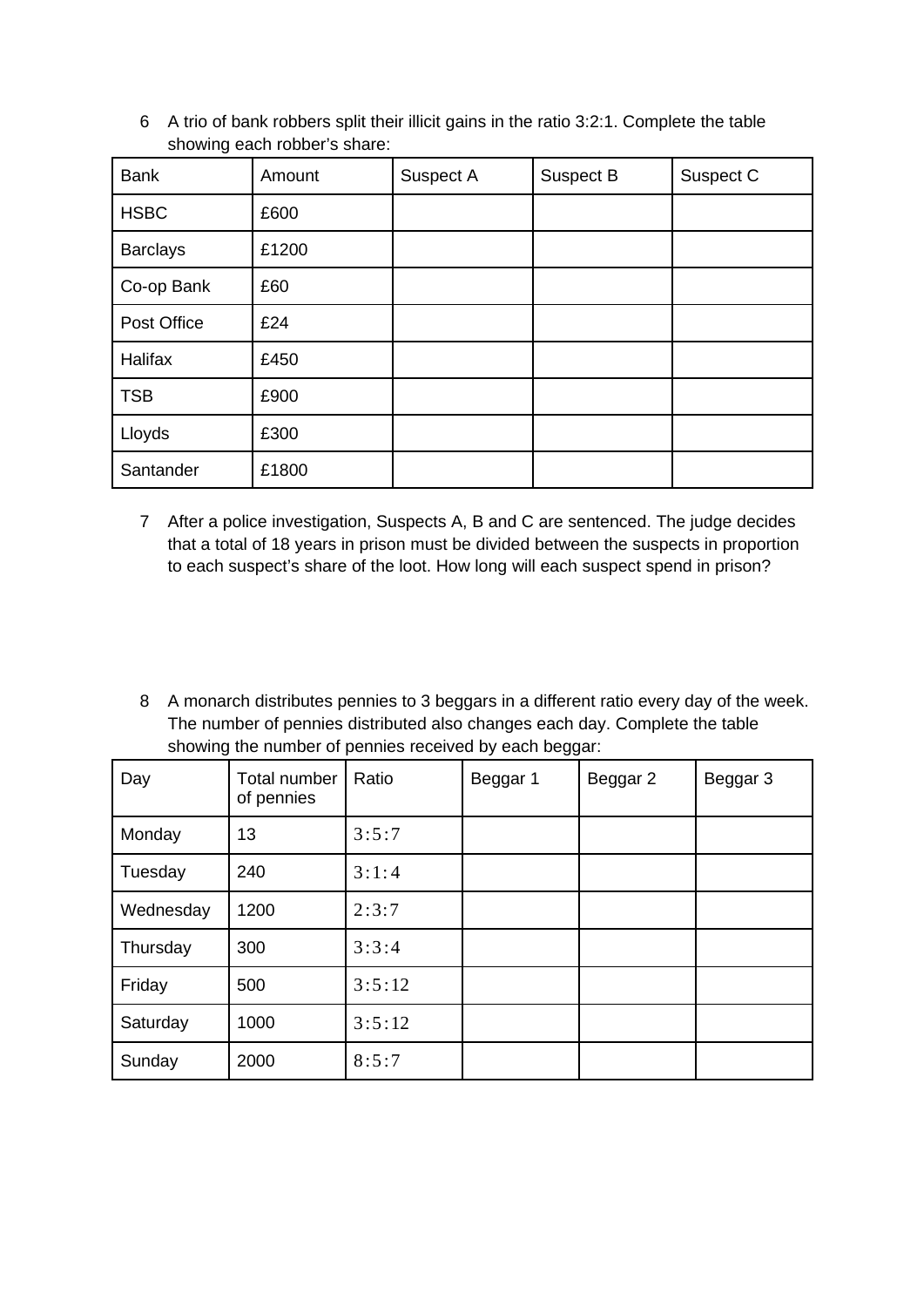9 Work out the value of *B*:  
\n
$$
A+B=2, A=1
$$
  
\n $A+B=2, A=2$   
\n $A+B=3, A=1$   
\n $A+B=4, A=1$   
\n $A+B=4, A=2$   
\n $A+B=12, A=1$   
\n $A+B=12, A=2$   
\n $A+B=13, A=1$   
\n $A+B=14, A=1$   
\n $A+B=14, A=2$   
\n $A+B=14, A=1$   
\n $A+B=14, A=1$   
\n $A+B=14, A=1$   
\n $A+B=14, A=1$   
\n $A+B=14, A=1$   
\n $B-A=1, A=1$   
\n $B-A=1, A=2$   
\n $B-A=1, A=2$   
\n $B-A=2, A=2$   
\n $B-A=3, A=1$   
\n $A-B=1, A=2$   
\n $A-B=1, A=2$   
\n $A-B=2, A=3$   
\n $A-B=3, A=4$   
\n $A-B=4, A=4$   
\n $A-B=0, A=2$   
\n $A-B=0, A=3$   
\n $A-B=4, A=4$   
\n $A-B=0, A=2$   
\n $A-B=0, A=4$   
\n $A-B=0, A=4$   
\n $A-B=0, A=4$   
\n $A-B=0, A=4$   
\n $A-B=0, A=4$   
\n $A-B=0, A=4$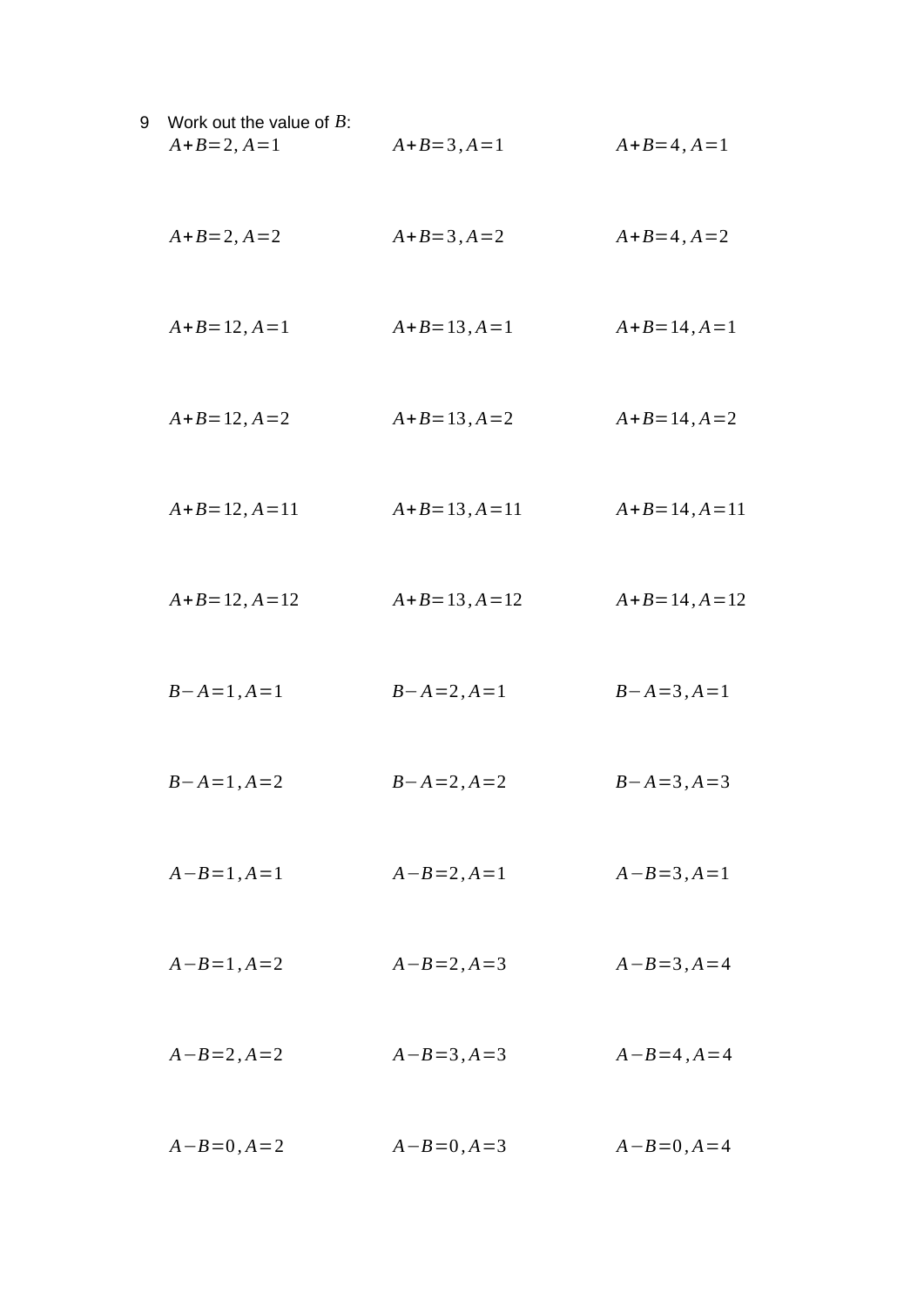| A:B   | $A:A+B$ | $A:A-B$ |
|-------|---------|---------|
| 2:1   |         |         |
| 3:1   |         |         |
| 4:1   |         |         |
| 5:1   |         |         |
| 3:2   |         |         |
| 5:2   |         |         |
| 7:2   |         |         |
| 4:3   |         |         |
| 5:3   |         |         |
| 7:3   |         |         |
| 5:4   |         |         |
| 7:4   |         |         |
| 6:5   |         |         |
| 7:5   |         |         |
| $7:6$ |         |         |
|       |         |         |
|       |         |         |
|       |         |         |
|       |         |         |

Complete the table--for the last 4 rows, you can choose the ratio *A*: *B*!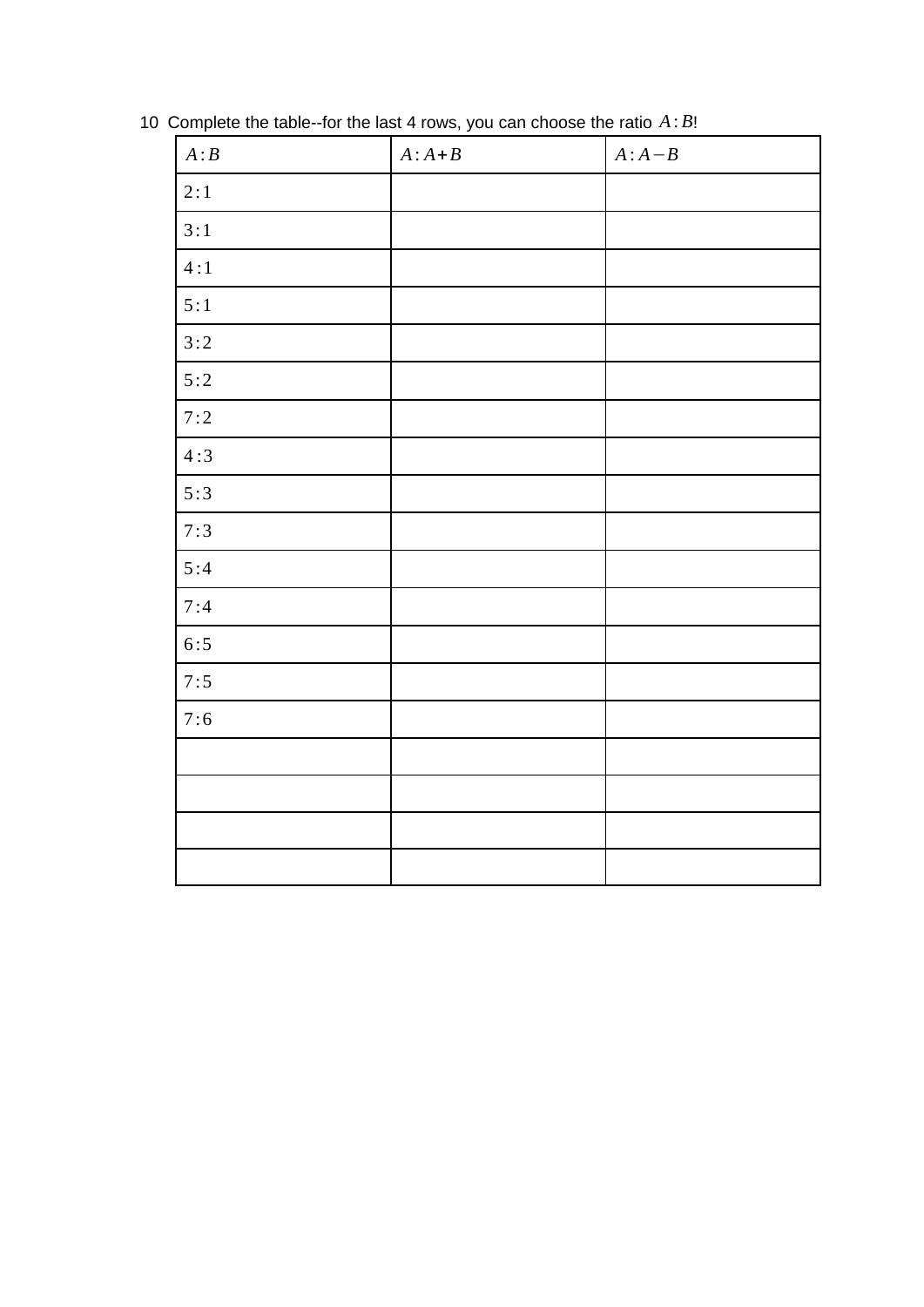| $\boldsymbol{A}$ | $\boldsymbol{B}$ | $A + B$        | $A - B$          | A:B | $A:A+B$ | $A:A-B$ |
|------------------|------------------|----------------|------------------|-----|---------|---------|
| $\mathbf{1}$     | $\mathbf{1}$     | $\overline{2}$ | $\boldsymbol{0}$ | 1:1 | 1:2     | $1:0$   |
| $\overline{2}$   | $1\,$            | $\mathbf{3}$   | $\mathbf{1}$     | 2:1 | 2:3     | 2:1     |
| $\mathbf{3}$     | $1\,$            | $\overline{4}$ | $\overline{2}$   | 3:1 | 3:4     | 3:2     |
| $\sqrt{6}$       | $\overline{2}$   | $\, 8$         | $\overline{4}$   | 3:1 | 3:4     | 3:2     |
| $\mathbf{3}$     | $\overline{2}$   | 5              |                  |     | 3:5     | 3:1     |
| $\overline{4}$   | $\mathbf{1}$     |                |                  |     |         |         |
| $\overline{4}$   | $\overline{2}$   |                |                  |     |         |         |
| $\overline{4}$   | $\overline{3}$   |                |                  |     |         |         |
| 5                |                  |                |                  | 5:1 |         |         |
| 5                |                  |                |                  | 5:2 |         |         |
|                  | 3                |                |                  | 5:3 |         |         |
|                  | $\overline{4}$   |                |                  | 5:4 |         |         |
|                  | 5                |                |                  | 1:1 |         |         |
|                  |                  | $\overline{2}$ |                  |     | 1:2     |         |
|                  |                  | $\mathbf{3}$   |                  |     | 1:3     |         |
|                  |                  |                | $\mathbf{1}$     |     |         | 2:1     |
|                  |                  |                | $\,1\,$          |     |         | 3:1     |
|                  |                  |                | $\mathbf 1$      |     |         | 4:1     |
|                  |                  |                | $\mathbf 1$      |     |         | 5:1     |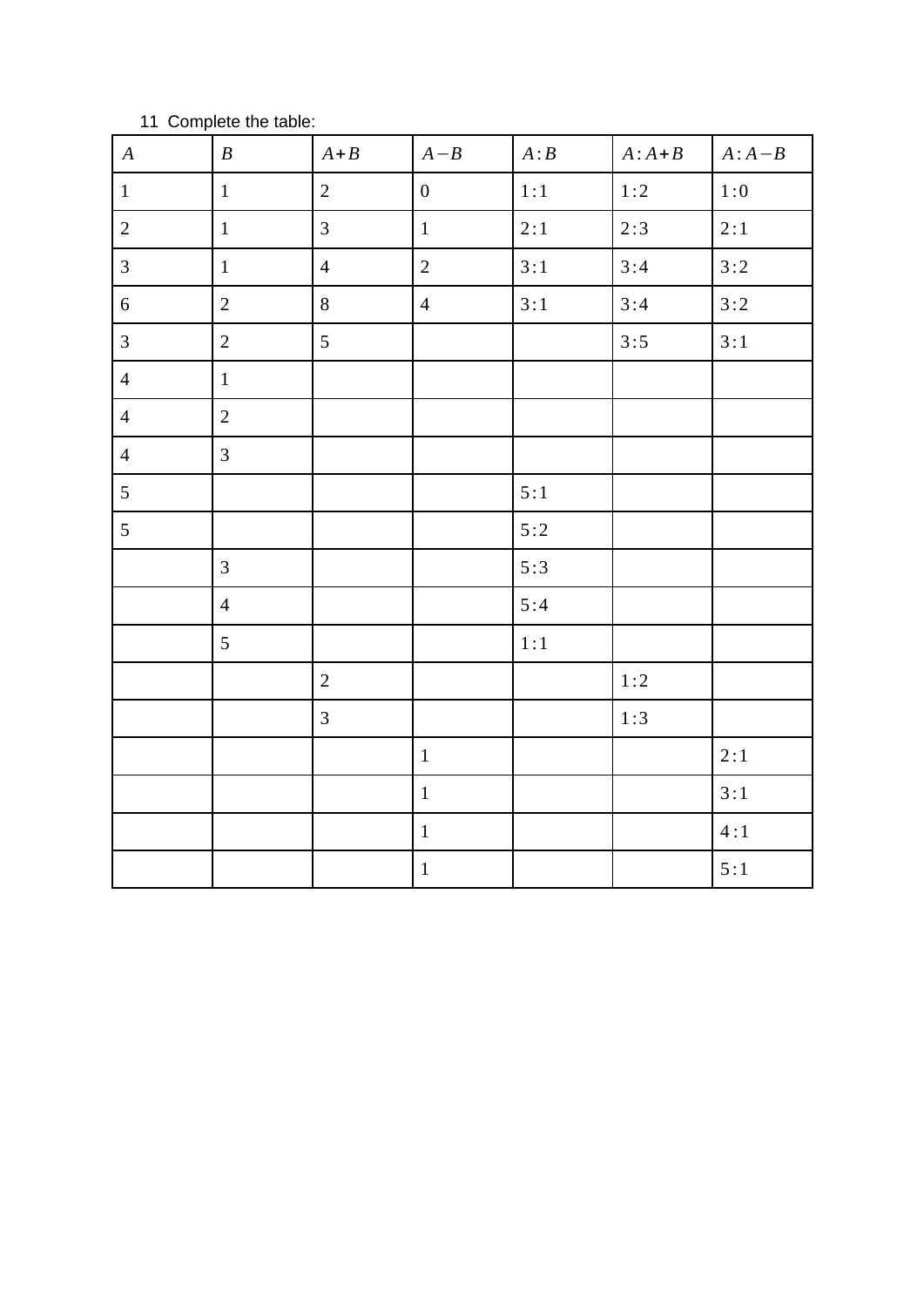12 Work out the value of *B*: *A*: *B*=1 :1*, A*=1 *A*: *B*=1:1*, A*=2 *A*: *B*=1 :1*, A*=3

$$
A:B=1:2, A=1
$$
  $A:B=1:2, A=2$   $A:B=1:2, A=3$ 

*A*: *B*=1 :1*, A*+*B*=2 *A*: *B*=1:1*, A*+*B*=4 *A*: *B*=1 :1*, A*+*B*=6

$$
A:B=1:2, A+B=3
$$
  $A:B=1:2, A+B=6$   $A:B=1:2, A+B=9$ 

*A*: *B*=1 :3*, A*+*B*=4 *A*: *B*=1 :3*, A*+*B*=8 *A*: *B*=1 :3*, A*+*B*=12

$$
A:B=1:2, B-A=1
$$
  $A:B=1:2, B-A=2$   $A:B=1:2, B-A=3$ 

*A*: *B*=1 :3 *,B*−*A*=2 *A*: *B*=1 :3*,B*−*A*=4 *A*: *B*=1 :3*,B*−*A*=6

*A*: *B*=2 :3 *,B*−*A*=1 *A*: *B*=2 :3*,B*−*A*=2 *A*: *B*=2 :3 *,B*−*A*=3